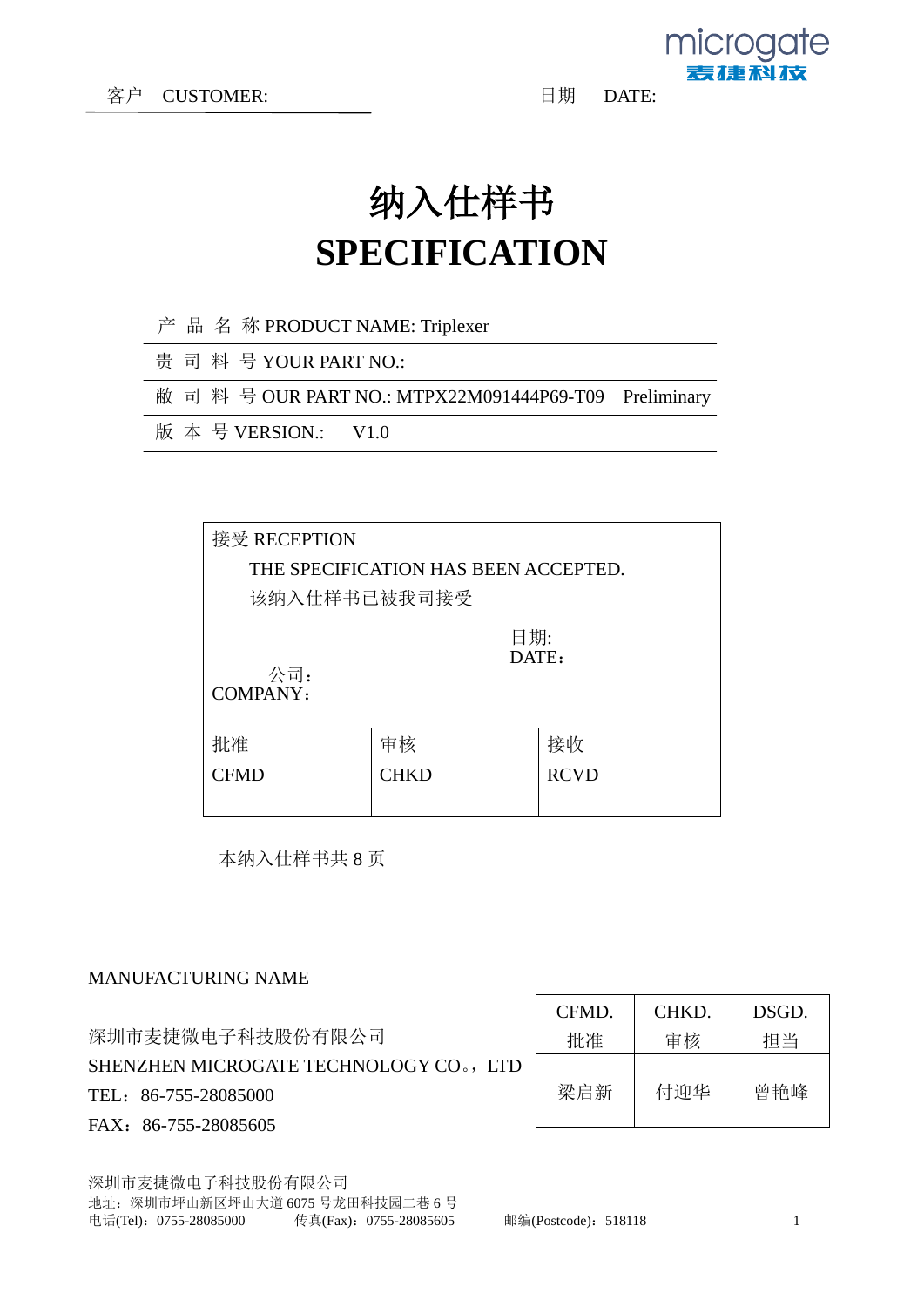

| Ver.    | <b>DATE</b> | <b>CONTENT</b> | APPROVED |
|---------|-------------|----------------|----------|
| $1.0\,$ | 2019.07.25  | 初稿 Constitute  | 梁启新      |
|         |             |                |          |

#### 纳入仕样书改定履历 **MODIFY HISTORY OF SPECIFICATION**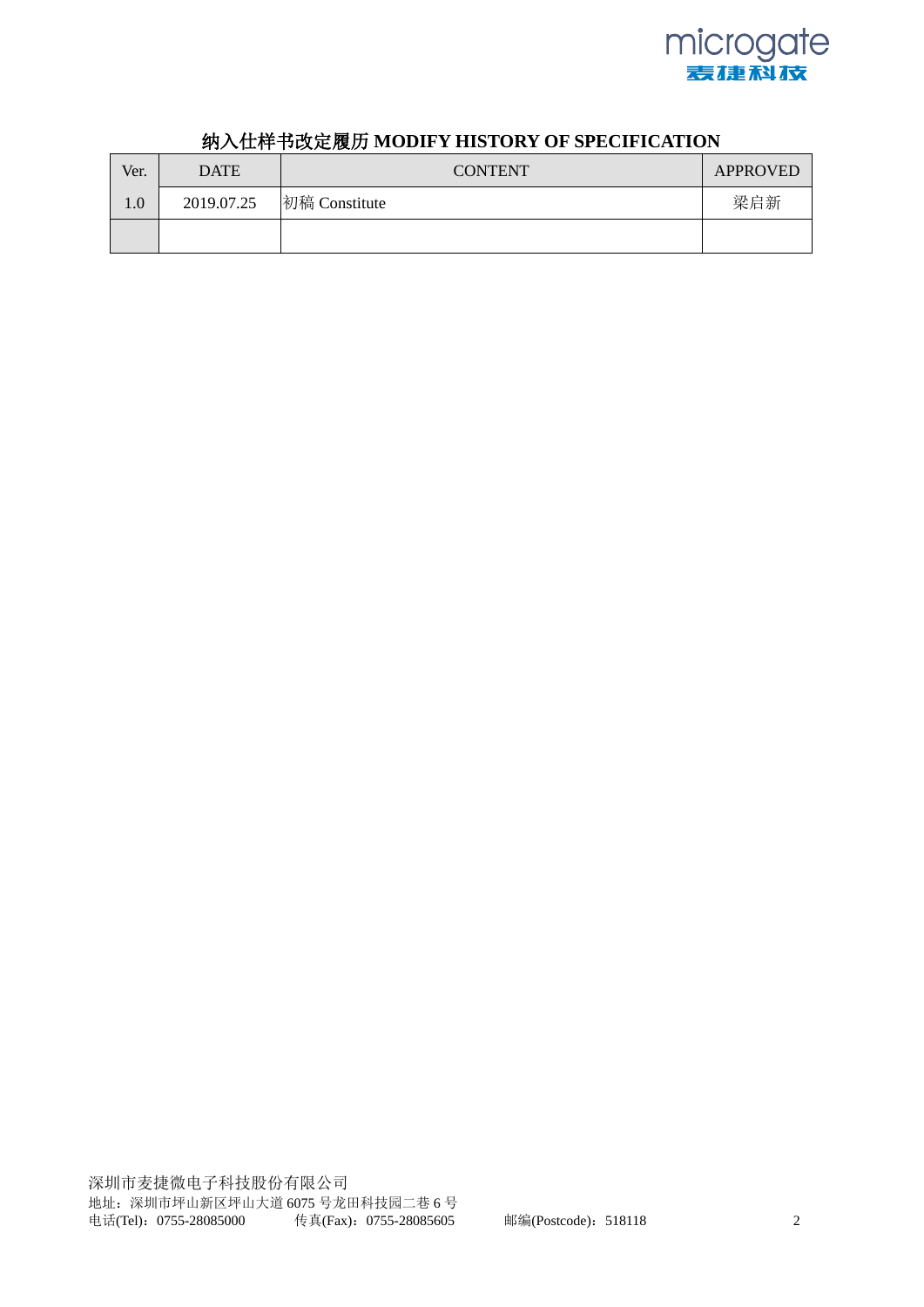

### 目录 **CATALOG**

| 3 形状、尺寸和材料 Appearance, Dimensions and Material 4 |  |
|--------------------------------------------------|--|
|                                                  |  |
|                                                  |  |
| 6 焊接条件 Recommended Soldering Conditions 8        |  |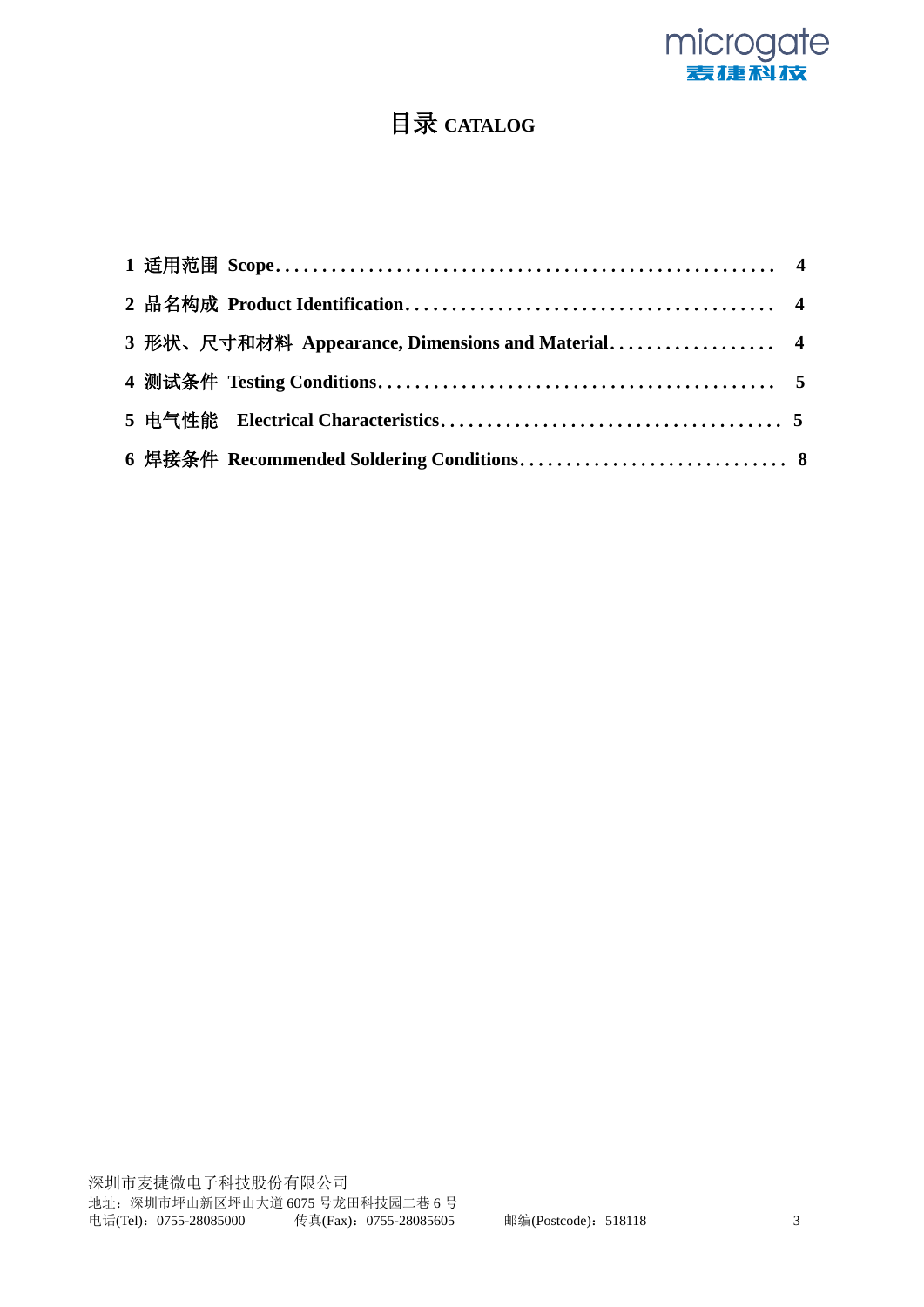# microaate

#### **1** 适用范围 **Scope**

麦捷 Triplexer (MTPX 系列)产品设计用于 5G、LTE、WiFi、Bluetooth、PDA 和无绳电话机中, 具 有低的插入损耗、高的衰减和小体积 SMD 片式设计,能减少复杂的调校工作,可以简化电路设计。 "Microgate" Microwave Triplexer series are designed to be used in 5G、LTE、WiFi、, Bluetooth、PDA & Cordless phones with low insertion loss and high attenuation as well as small size SMD chip design, which

**2** 品名构成 **Product Identification**

can simplify your complex tuning and circuit design.



#### **3** 形状、尺寸和材料 **Appearance, Dimensions and Material**

Unit:mm



#### **Pin Configuration**

| Ċ                | $\circled{2}$ | $\circledS$ | $\overline{\mathfrak{A}}$ | ∕<br>G            | $\widehat{6}$ | $\overline{\phantom{a}}$<br>$\widetilde{\phantom{a}}$ | $^{\circledR}$ | @   |
|------------------|---------------|-------------|---------------------------|-------------------|---------------|-------------------------------------------------------|----------------|-----|
| <b>High Band</b> | GND           | Middle Band | <b>GND</b>                | $\text{Low Band}$ | <b>GND</b>    | Common                                                | GND            | GND |

#### **Dimension**

| W)              |               |            | al | $a\angle$                       |                                 | b2              |
|-----------------|---------------|------------|----|---------------------------------|---------------------------------|-----------------|
| $2.50 \pm 0.20$ | $2.00 - 0.20$ | $0.65$ max |    | $0.40 \pm 0.10$ $0.40 \pm 0.10$ | $0.90 \pm 0.15$ $0.30 \pm 0.10$ | $0.55 \pm 0.15$ |

深圳市麦捷微电子科技股份有限公司 地址:深圳市坪山新区坪山大道 6075 号龙田科技园二巷 6 号 电话(Tel): 0755-28085000 传真(Fax): 0755-28085605 邮编(Postcode): 518118 4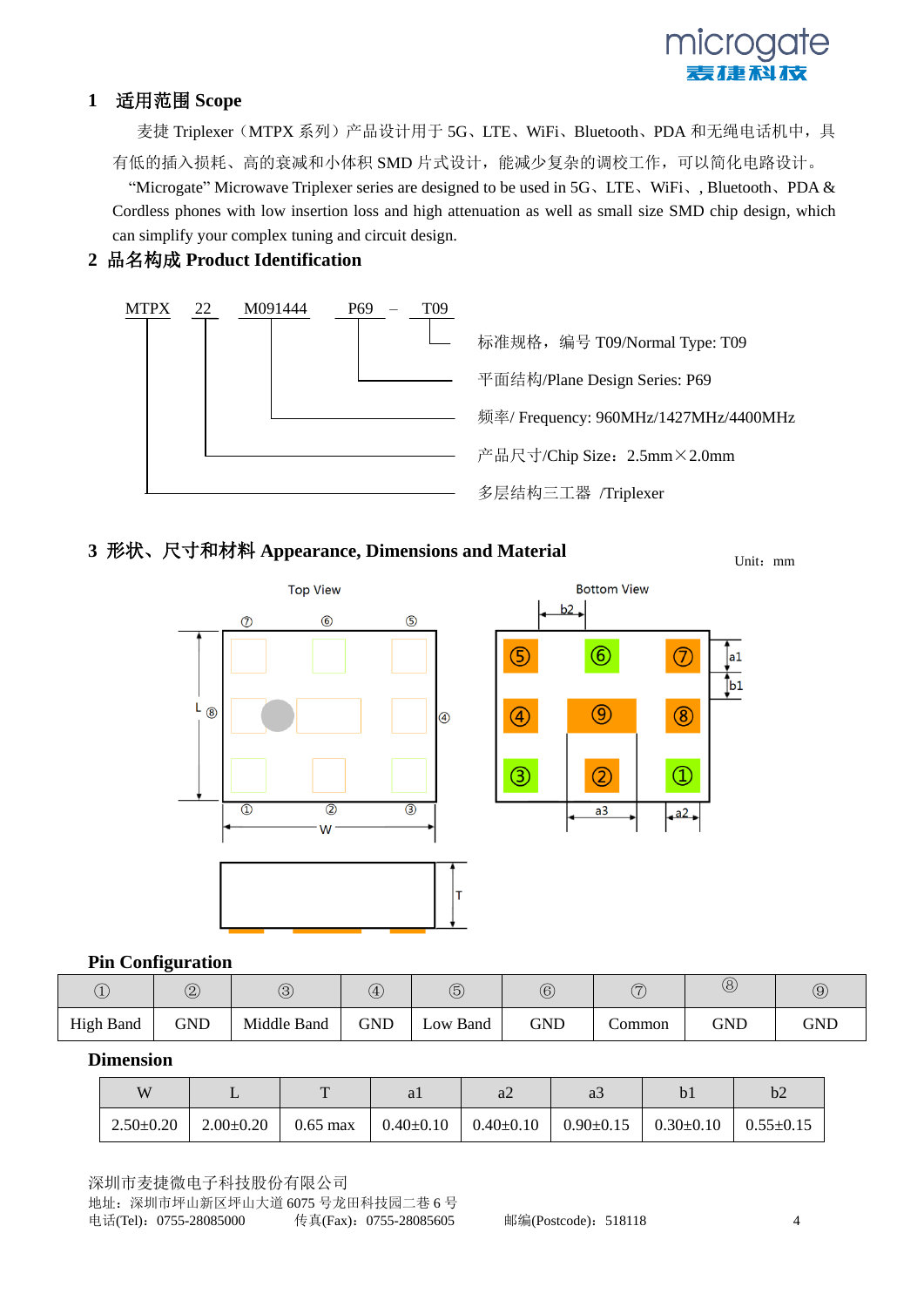

| Part Name 名称              | Structure and Material 结构及材料  |  |
|---------------------------|-------------------------------|--|
| Resonator 谐振体             | Dielectric Material LTCC 介质材料 |  |
| In/Output Terminals 输入/输出 | Ag 银                          |  |
| Ground Base 接地面           | Ag 银                          |  |

#### **4** 测试条件 **Testing Conditions**

除非另有规定,否则在以下条件下测试 <Unless otherwise specified>

| 温度 Temperature | : Ordinary Temperature | $(5 \text{ to } 35 \text{°C})$     |
|----------------|------------------------|------------------------------------|
| 湿度 Humidity    | : Ordinary Humidity    | $(25 \text{ to } 85\% \text{ RH})$ |

大气压强 Atmospheric Pressure : 86 to 106 kPa

当对测量结果有疑问时<In case of doubt> 温度 Temperature : 20±2℃ 湿度 Humidity : 60 to 75% RH 大气压强 Atmospheric Pressure : 86 to 106 kPa

#### **5** 电气性能 **Electrical Characteristics**

操作温度范围 Operating Temperature Range : -40 to +85℃

保存温度范围 Storage Temperature Range : -40 to +85℃

#### **LB:Low Band Port MB: Middle Band Port HB: High Band Port ANT: Common Port**

| No.            | Item                      | Specifications (dB)                   |             |
|----------------|---------------------------|---------------------------------------|-------------|
| $\mathbf{1}$   | <b>Insertion Loss</b>     | $617 \sim 894 \text{ MHz}$            | $0.44$ typ. |
| 2              | $(ANT-LB)$                | 880~960 MHz                           | 0.59 typ.   |
| 3              |                           | $1427.00 \sim 1463.00 \text{ MHz}$    | 28.2 typ.   |
| $\overline{4}$ |                           | $1463.00 \sim 1496.00 \text{ MHz}$    | 29.3 typ.   |
| 5              |                           | $1496.00 \sim 1511.00 \text{ MHz}$    | 29.7 typ.   |
| 6              |                           | $1554.00 \sim 1605.00 \text{ MHz}$    | 30.3 typ.   |
| $\overline{7}$ |                           | $1695.00 \sim 1710.00 \text{ MHz}$    | 31.5 typ.   |
| 8              | Attenuation<br>$(ANT-LB)$ | $1710.00 \sim 1850.00 \text{ MHz}$    | 32.4 typ.   |
| 9              |                           | $1760.00 \sim 1850.00 \text{ MHz}$    | 33.1 typ.   |
| 10             |                           | $1850.00 \sim 2108.00 \text{ MHz}$    | 34.1 typ.   |
| 11             |                           | $2109.00 \approx 2200.00 \text{ MHz}$ | 34.5 typ.   |
| 12             |                           | $2300.00 \sim 2400.00 \text{ MHz}$    | 32.4 typ.   |
| 13             |                           | $2401.00 \approx 2496.00 \text{ MHz}$ | 31.5 typ.   |

#### **Low Band Port**

深圳市麦捷微电子科技股份有限公司 地址:深圳市坪山新区坪山大道 6075 号龙田科技园二巷 6 号 电话(Tel):0755-28085000 传真(Fax):0755-28085605 邮编(Postcode):518118 5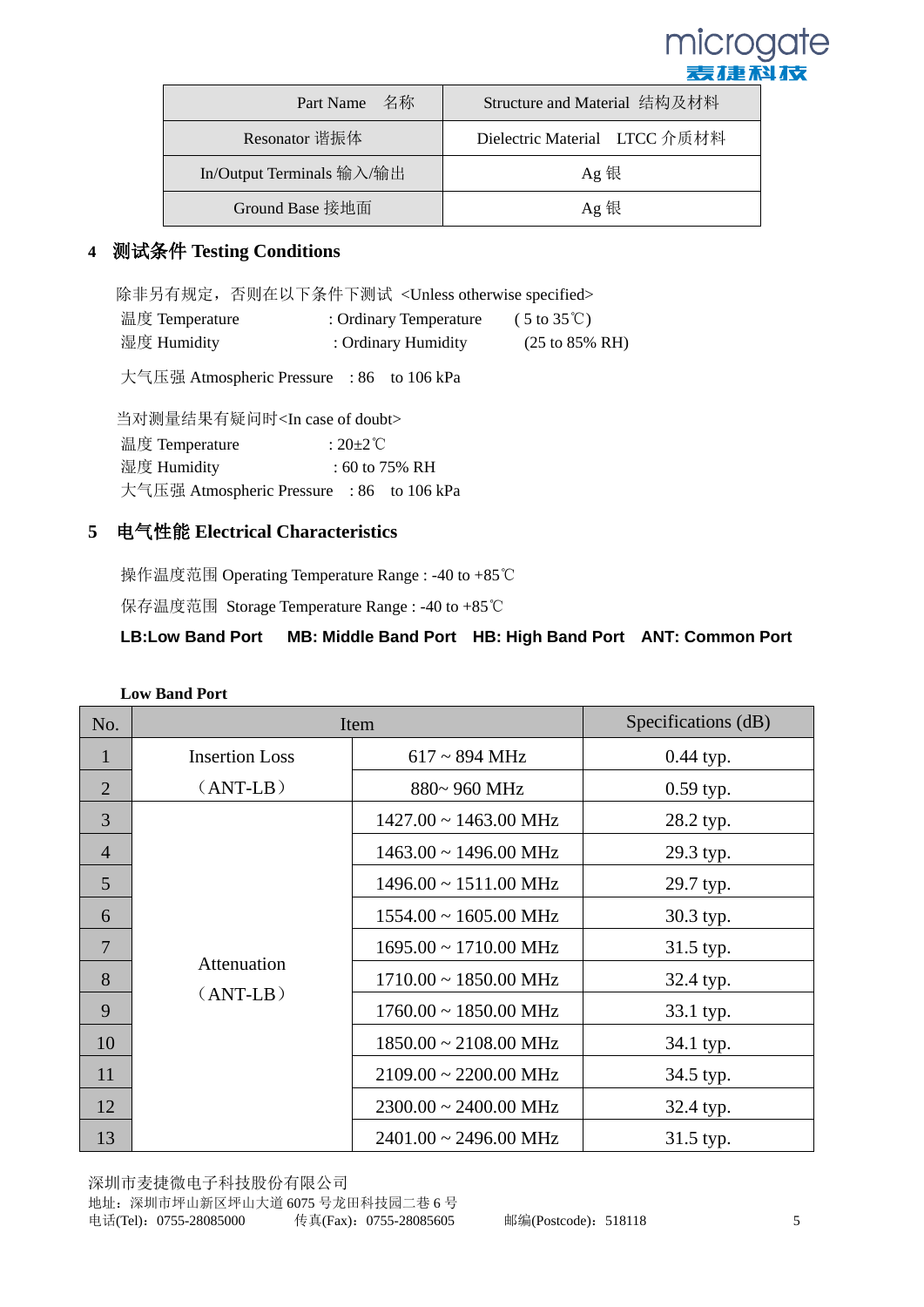

| 14 |                            | $2496.00 \sim 2586.00 \text{ MHz}$    | 30.7 typ. |
|----|----------------------------|---------------------------------------|-----------|
| 15 |                            | $2620.00 \approx 2745.00 \text{ MHz}$ | 29.6 typ. |
| 16 |                            | $3400.00 \sim 3800.00 \text{ MHz}$    | 41.7 typ. |
| 17 |                            | $5150.00 \sim 5925.00 \text{ MHz}$    | 31.9 typ. |
| 18 |                            | $5926.00 \sim 12750.00 \text{ MHz}$   | 11.3 typ. |
| 19 | Return Loss<br>(ANT)       | 617~960 MHz                           | 19.9 typ. |
| 20 | <b>Return Loss</b><br>(LB) | $617 - 960$ MHz                       | 20.6 typ. |

#### **Middle Band Port**

| No.            |                             | Item                                  | Specifications (dB) |
|----------------|-----------------------------|---------------------------------------|---------------------|
| $\mathbf{1}$   |                             | $1427.00 \sim 1511.00 \text{ MHz}$    | 0.77 typ.           |
| $\overline{2}$ |                             | $1559.00 \sim 1563.00 \text{ MHz}$    | 0.74 typ.           |
| 3              |                             | $1574.00 \sim 1576.00 \text{ MHz}$    | 0.74 typ.           |
| $\overline{4}$ |                             | $1597.00 \sim 1605.00 \text{ MHz}$    | 0.73 typ.           |
| 5              | <b>Insertion Loss</b>       | $1710.00 \sim 1785.00 \text{ MHz}$    | 0.66 typ.           |
| 6              | $(ANT-MB)$                  | $1805.00 \sim 1885.00 \text{ MHz}$    | 0.59 typ.           |
| $\overline{7}$ |                             | $1930.00 \sim 1990.00 \text{ MHz}$    | 0.52 typ.           |
| 8              |                             | $2300.00 \sim 2496.00 \text{ MHz}$    | 0.49 typ.           |
| 9              |                             | $2496.00 \approx 2690.00 \text{ MHz}$ | 0.61 typ.           |
| 10             |                             | $617.00 \sim 960.00 \text{ MHz}$      | 29.1 typ.           |
| 11             |                             | $3300.00 \sim 3700.00 \text{ MHz}$    | 15.1 typ.           |
| 12             |                             | $3400.00 \sim 3600.00 \text{ MHz}$    | 25.0 typ.           |
| 13             |                             | $3420.00 \sim 3960.00 \text{ MHz}$    | 27.4 typ.           |
| 14             | Attenuation<br>$(ANT-MB)$   | $3700.00 \sim 3800.00 \text{ MHz}$    | 27.4 typ.           |
| 15             |                             | $3800.00 \sim 4200.00 \text{ MHz}$    | 28.6 typ.           |
| 16             |                             | $4400.00 \sim 5000.00 \text{ MHz}$    | 34.1 typ.           |
| 17             |                             | $5150.00 \sim 5925.00 \text{ MHz}$    | 34.1 typ.           |
| 18             |                             | $5925.00 \sim 12750.00 \text{ MHz}$   | 13.3 typ.           |
| 19             | <b>Return Loss</b><br>(ANT) | $1427.00 \sim 2690.00 \text{ MHz}$    | 12.5 typ.           |
| 20             | (MB)<br><b>Return Loss</b>  | $1427.00 \sim 2690.00 \text{ MHz}$    | 12.6 typ.           |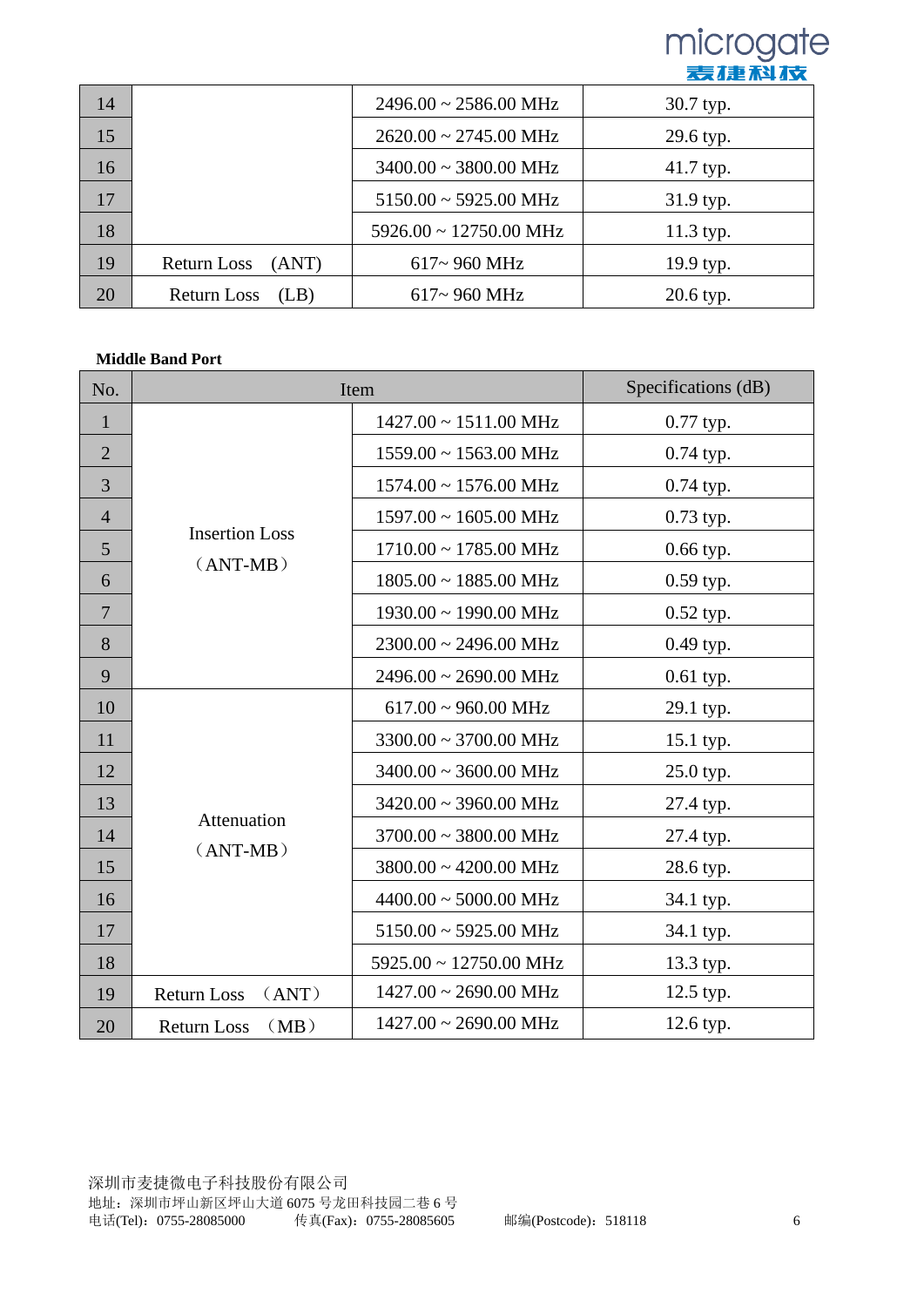

#### **High Band Port**

| No.            | Item                                |                                       | Specifications (dB) |
|----------------|-------------------------------------|---------------------------------------|---------------------|
| $\mathbf{1}$   | <b>Insertion Loss</b><br>$(ANT-HB)$ | $4400.00 \approx 5000.00 \text{ MHz}$ | $0.65$ typ.         |
| $\overline{2}$ |                                     | $500.00 \sim 1606.00 \text{ MHz}$     | 28.6 typ.           |
| 3              |                                     | $1606.00 \sim 2400.00 \text{ MHz}$    | 30.5 typ.           |
| $\overline{4}$ |                                     | $2400.00 \sim 2500.00 \text{ MHz}$    | 30.9 typ.           |
| 5              |                                     | $2500.00 \sim 2690.00 \text{ MHz}$    | 28.4 typ.           |
| 6              |                                     | $2700.00 \sim 3150.00 \text{ MHz}$    | 21.5 typ.           |
| $\overline{7}$ | Attenuation<br>$(ANT-HB)$           | $3300.00 \approx 3600.00 \text{ MHz}$ | 18.1 typ.           |
| 8              |                                     | $3600.00 \sim 3800.00 \text{ MHz}$    | 9.7 typ.            |
| 9              |                                     | $3800.00 \sim 4200.00 \text{ MHz}$    | 0.9 typ.            |
| 10             |                                     | $5150.00 \approx 5925.00 \text{ MHz}$ | $0.7$ typ.          |
| 11             |                                     | $6250.00 \sim 6550.00 \text{ MHz}$    | 18.0 typ.           |
| 12             |                                     | $6600.00 \sim 8400.00 \text{ MHz}$    | 22.4 typ.           |
| 13             |                                     | $8800.00 \sim 10000.00 \text{ MHz}$   | 28.8 typ.           |
| 14             |                                     | $13200.00 \sim 15000.00 \text{ MHz}$  | 17.6 typ.           |
| 15             | <b>Return Loss</b><br>(ANT)         | $4400.00 \approx 5000.00 \text{ MHz}$ | 18.4 typ.           |
| 16             | (HB)<br><b>Return Loss</b>          | $4400.00 \approx 5000.00 \text{ MHz}$ | 21.9 typ.           |

#### **Isolation**

| No.            | Item      |         | Specifications (dB)                   |           |
|----------------|-----------|---------|---------------------------------------|-----------|
| 1              | Isolation | $LB-MB$ | $617.00 \sim 960.00 \text{ MHz}$      | 32.9 typ. |
| 2              |           |         | $1427.00 \sim 1606.00 \text{ MHz}$    | 31.6 typ. |
| $\overline{3}$ |           |         | $1695.00 \sim 1710.00 \text{ MHz}$    | 31.7 typ. |
| $\overline{4}$ |           |         | $1710.00 \sim 2690.00 \text{ MHz}$    | 30.4 typ. |
| 5              |           | $LB-HB$ | $617.00 \sim 960.00 \text{ MHz}$      | 32.0 typ. |
| 6              |           |         | $4400.00 \approx 5000.00 \text{ MHz}$ | 31.9 typ. |
| $\overline{7}$ |           | $MB-HB$ | $617.00 \sim 960.00 \text{ MHz}$      | 45.6 typ. |
| 8              |           |         | $1427.00 \sim 1606.00 \text{ MHz}$    | 28.9 typ. |
| 9              |           |         | $1695.00 \sim 1710.00 \text{ MHz}$    | 30.7 typ. |
| 10             |           |         | $1710.00 \sim 2690.00 \text{ MHz}$    | 29.2 typ. |
| 11             |           |         | $4400.00 \approx 5000.00 \text{ MHz}$ | 34.9 typ. |